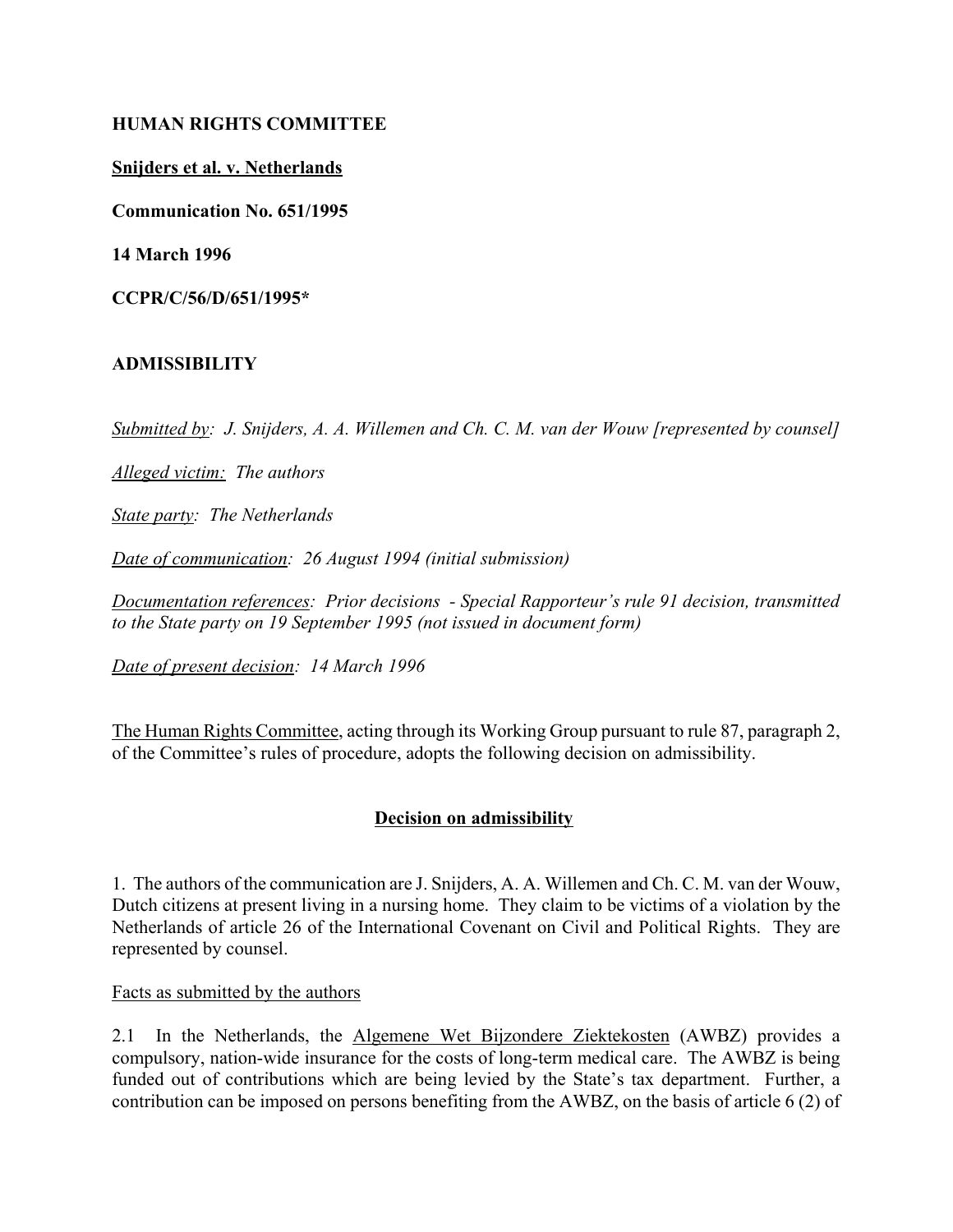the law. This "own contribution" becomes compulsory after six months and is divided in an incomerelated and a non-income-related part.

2.2 The own contributions are being implemented according to the "Own Contribution Scheme" laid down in a government decree of 1 May 1987, as amended on 21 December 1988. Incomerelated contributions are being levied from single persons (that is, persons who are not married or do not cohabit with a partner) and from married persons or persons who cohabit when both partners benefit from the AWBZ. The maximum income-related contribution is Fl. 1,350 for a single person or for a married or cohabiting couple. The non-income-related contribution amounts to Fl. 180 a month, and is being levied only from those patients who do not pay an income-related contribution.

2.3 On 1 July 1989, the authors, who are single, were levied for an own contribution of Fl. 978, Fl. 1,210 and Fl. 745, respectively, for their stay in a nursing home in Zandvoort. They appealed to the Board of Appeal (Raad van Beroep) in Haarlem, arguing that the distinction between married persons and persons who cohabit on the one hand and single persons on the other hand constituted discrimination in violation of article 26 of the Covenant. By decision of 14 January 1991, the Board of Appeal allowed their appeal, finding that the discrimination between married or cohabiting persons and single persons, while not discriminatory per se, was not justified in the specific circumstances and amounted to a discrimination of single persons. The Board noted that the distinction had been made on the basis of budgetary, administrative and social grounds. The social considerations were aimed at the continuation of the communal household, in case one partner is admitted into care and another is left behind. The Board found, however, that this consideration did not justify the exemption of married or cohabiting persons from all income-related contributions, and that the specific circumstances of couples could be taken into account when determining the income-related contribution.

2.4 The Ziekenfonds Spaarneland, the regional executive body for the levy of income-related contributions, appealed the Board's decision to the Central Board of Appeal (Centrale Raad van Beroep), which, by judgement of 1 October 1992, quashed the decision by the Board of Appeal and rejected the authors' original appeal. It considered that the distinction was justified on the basis that costs saved by a married or cohabiting person, when a household is continued, are minimal, whereas costs saved by a single person, whose household is discontinued, are substantial. It concluded that the AWBZ's own contribution scheme was based on reasonable and objective criteria and therefore did not constitute a discrimination within the meaning of article 26 of the Covenant.

2.5 The authors state that no further appeal is possible against the decision of the Central Board of Appeal.

# The complaint

3.1 The authors claim that they are victims of discrimination because they have to pay an incomerelated contribution towards the costs of hospitalization, whereas married persons or persons who cohabit and of whom the partner is not also hospitalized only pay a minimal non-income-related contribution. They argue that the distinction is not based on reasonable and objective criteria. They claim that the heart of the matter, justifying a contribution, is whether the person concerned still continues his own household, rather than whether he is married, cohabits or is single. However,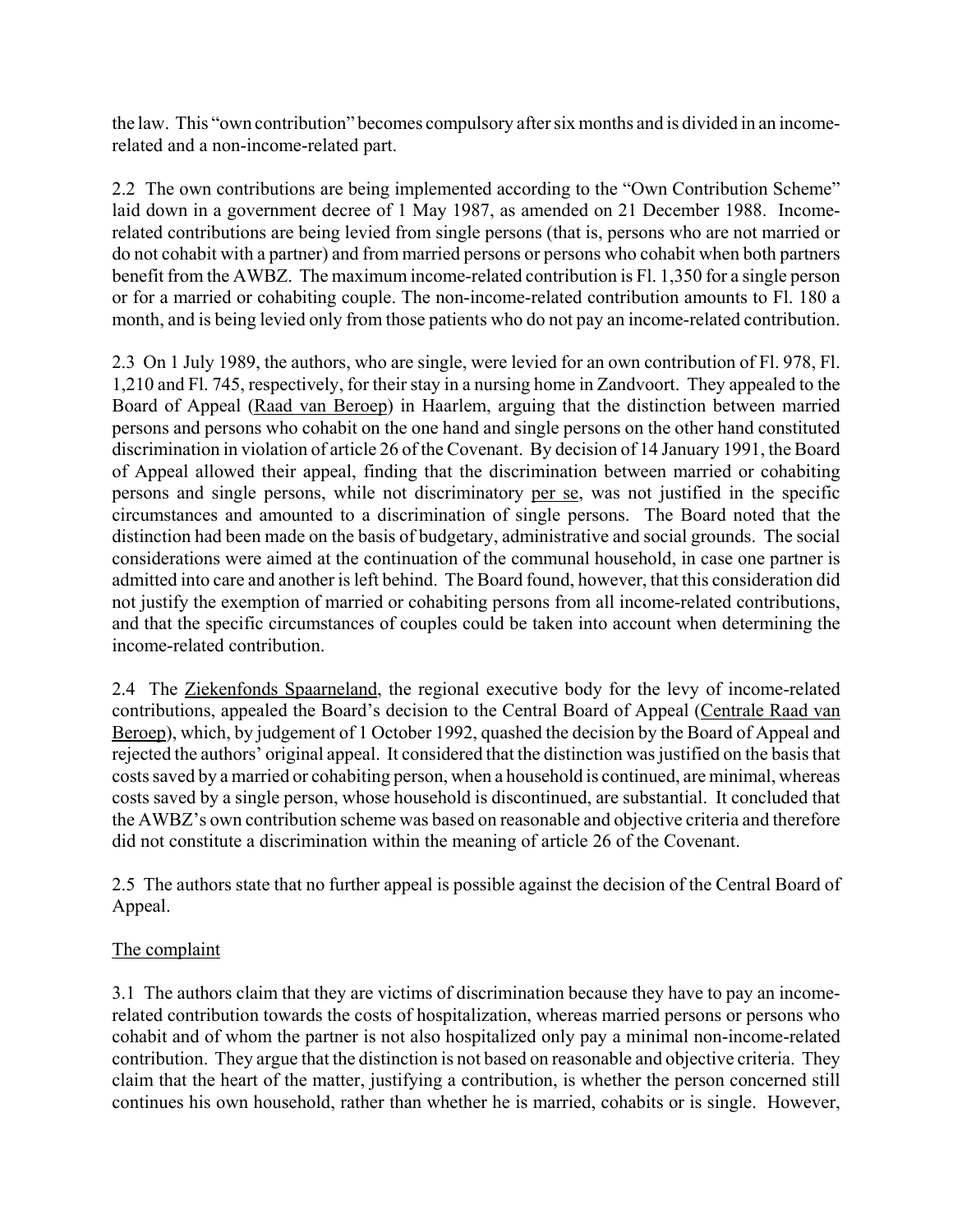under the law and regulations currently in force in the Netherlands, an income-related contribution is imposed on single persons after six months, whether they have discontinued their household or not. It is submitted that the choice either to continue or to discontinue their own household has been taken away from them, due to the precarious financial situation they find themselves in. The authors claim that this may have a demoralizing effect on the patient and reinforce the illness, and claim moreover that it entails the break-off of many social contacts since it precludes them from using their own household temporarily, for instance during weekends. Furthermore, after recovery, they cannot go back to their own household and would have to start all over again. They state that even for a married or cohabiting couple, of which both partners are in a nursing home, who pay the income-related contribution, it is generally possible to keep their own household, because the maximum contribution to be paid by the couple is the same as the maximum contribution to be paid by a single person, thereby leaving the couple financial room to continue their household if they so wish. The authors state that a solution could be found by raising the non-income-related contribution for everybody, and making the income-related contribution dependent upon the factual circumstances of each person, regardless of their marital status.

3.2 The authors further argue that, since the AWBZ is a national obligatory insurance, to which all Dutch nationals contribute, the requirement to pay an own contribution if one is entitled to insurance benefits, is in violation of the principle of equality of all insured.

## Issues and proceedings before the Committee

4.1 Before considering any claim contained in the communication, the Human Rights Committee must, in accordance with rule 87 of its rules of procedure, decide whether or not it is admissible under the Optional Protocol to the Covenant.

4.2 The State party, by submission of 22 November 1995, has informed the Committee that the authors have exhausted the national remedies and that it does not contest the admissibility of the communication.

4.3 The Committee notes that no obstacles to admissibility exist and considers that the issues raised by the communication should be considered on its merits.

5. The Human Rights Committee therefore decides:

(a) that the communication is admissible;

(b) that, in accordance with article 4, paragraph 2, of the Optional Protocol, the State party shall be requested to submit to the Committee, within six months of the date of transmittal to it of this decision, written explanations or statements clarifying the matter and the measures, if any, that may have been taken by it;

(c) that any explanations or statements received from the State party shall be communicated by the Secretary-General under rule 93, paragraph 3, of the rules of procedure to the authors' counsel, with the request that any comments which he may wish to make should reach the Human Rights Committee, in care of the Centre for Human Rights, United Nations Office at Geneva, within six